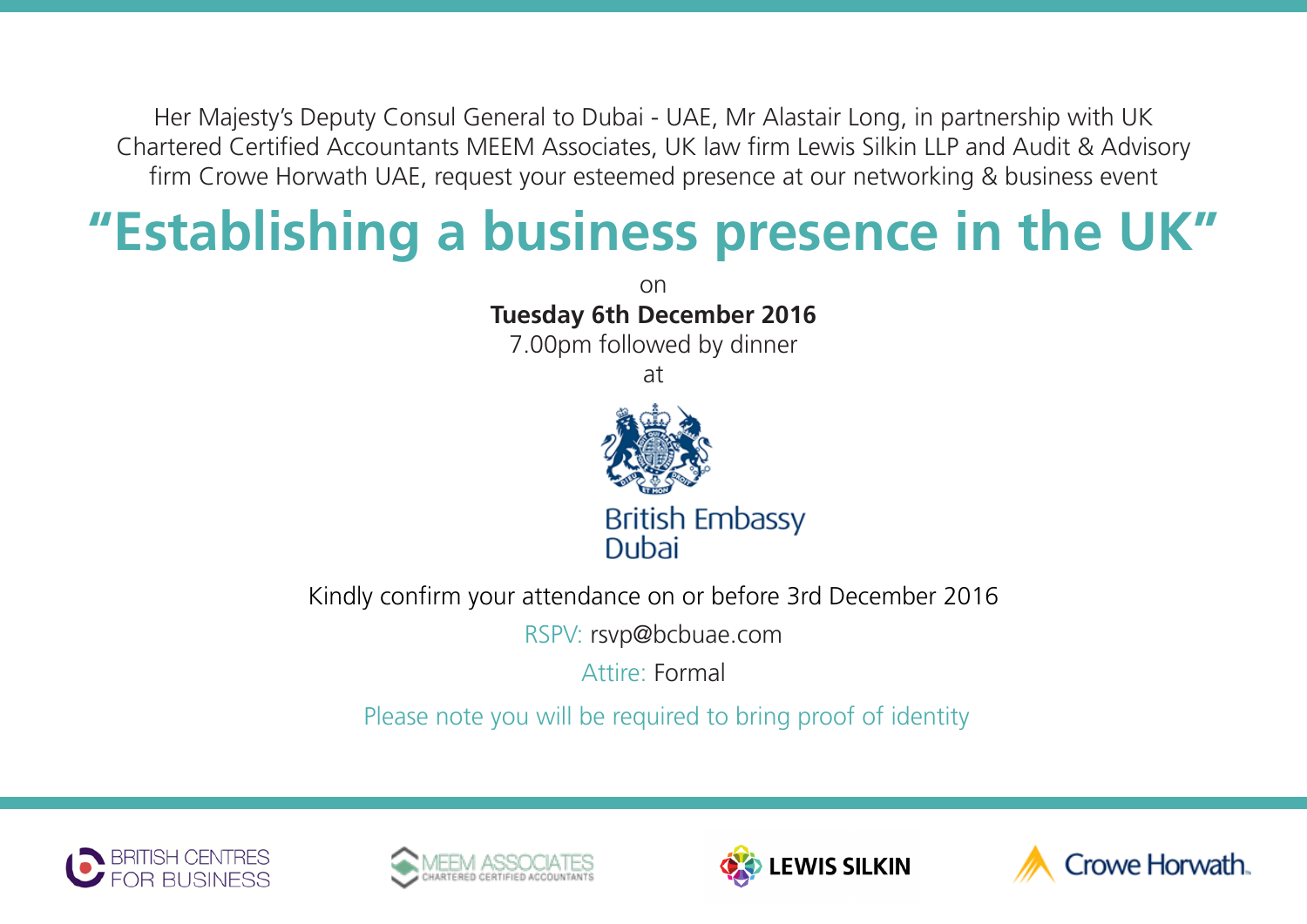## **Programme**

| $6:45 - 7:30$ pm        | Arrival of Delegates & Power Networking                                                                                            |
|-------------------------|------------------------------------------------------------------------------------------------------------------------------------|
| $7:30 - 7:35$ pm        | <b>Welcome Note</b>                                                                                                                |
| $7:35 - 7:40 \text{pm}$ | Speech by Alastair Long, Her Majesty's Deputy Consul General to Dubai and<br>Director of UK Trade and Investment                   |
| $7:40 - 7:50$ pm        | "Doing business in the UK - Business and Tax opportunities" by Munaf Maniar, Managing<br>Partner,<br><b>Meem Associates</b>        |
| $7:50 - 8:00 \text{pm}$ | "How and Why to set up in the UK" by Paul Rajput, Partner, Lewis Silkin                                                            |
| $8:00 - 8:10 \text{pm}$ | "UK Immigration options for entrepreneurs and investors" by Andrew Osborne, Partner<br>and Natasha Hotson, Associate, Lewis Silkin |
| $8:10 - 8:20$ pm        | Speech by Dr. Khalid Maniar, Founder and Group Managing Partner, Crowe Horwath                                                     |
| $8:20 - 8:25$ pm        | Q&A                                                                                                                                |
| $8:25 - 8:30$ pm        | Vote of Thanks                                                                                                                     |
| 8:30 - 9:30pm           | Dinner and Networking                                                                                                              |